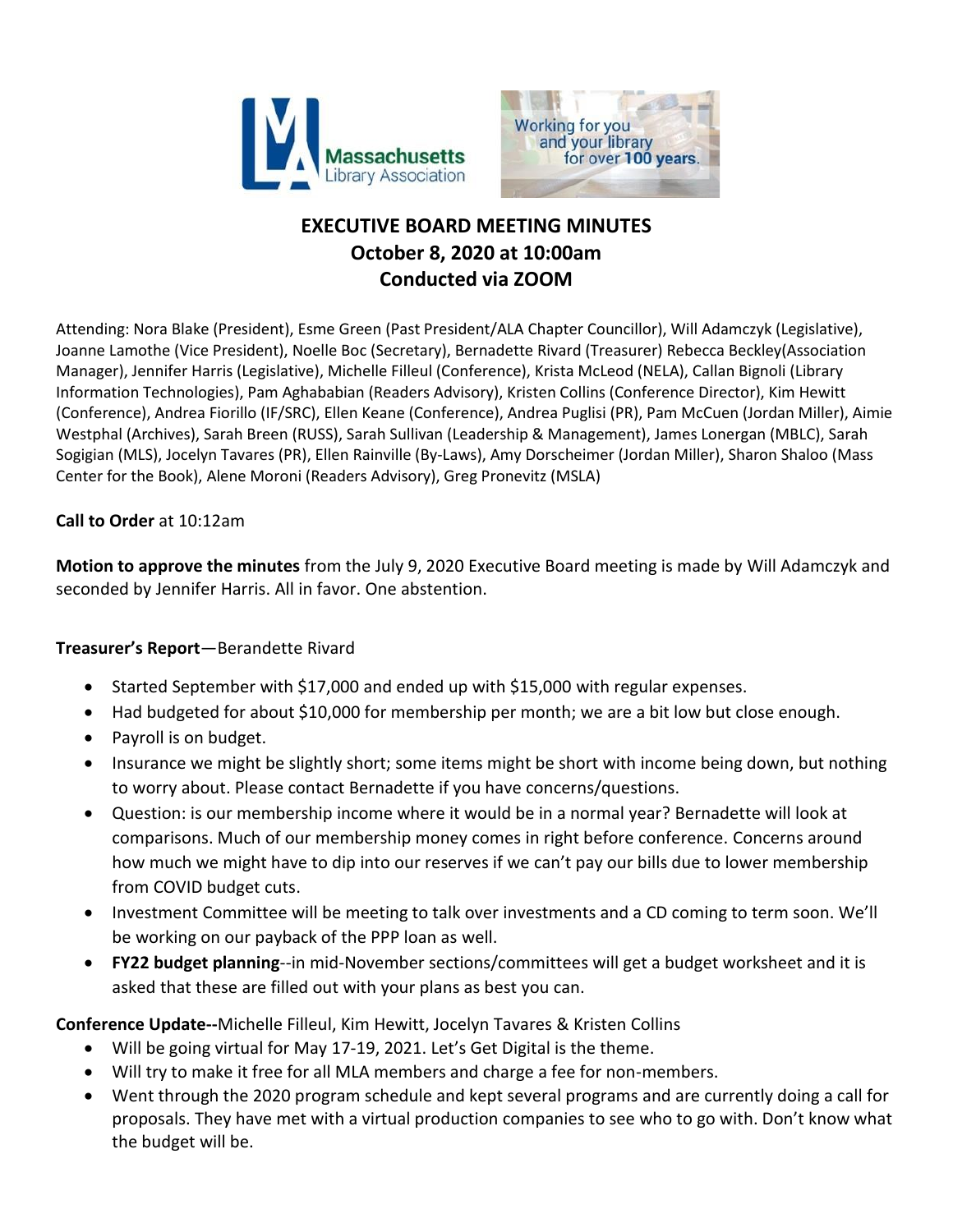- Past exhibitors have been reached out to about doing virtual exhibits, which they aren't interested in, but they are more interested in doing ads between sessions or pushing out advertising to members. Kristen would be responsible for pushing out content as opposed to handing out member lists to vendors. Executive Board is in favor of this idea. Maybe have vendors pay a little more for ad space since they don't actually have to travel. Some vendors paid it forward from last year's cancelled one and will be given first dibs on opportunities. Hopefully can convert some of this into yearlong sponsorship.
- At least 6 proposals for new programs have been received. Will push out the request for proposals to all of the networks and MASSYAC. November 2nd is the due date for proposals, so other sections can put forth proposals.
- Question: is there a way for Legislative Committee to stay involved with programming at conference? Yes, some programming will likely be kept for that avenue.
- Public Relations has a slate for Hall of Fame. A motion is made for Greg Pronevitz, Michael Colford and Patience Jackson to be nominated for the Hall of Fame by Esme Green and seconded by Michelle Filleul.
- PR noted that the MLA newsletter has been pushed back due to the pandemic, but a new edition is being worked on.

## **Strategic planning update**—Nora Blake

 Survey was put out about a month ago and one more reminder will go out so that we can mine the data. December will see a draft for Executive Board to look at.

# **Updates**

**MBLC**—James Lonergan

- The state has been working on an interim budget. Hoping for a budget sometime after the election realistically. Thinking revenue will be \$3-5 billion under last year's. No one knows about any other recovery funding from the federal government until after the election. Discussing how to use rainy day funding presently.
- Legislative agenda normally would have already been in discussions, but is impossible with the state not knowing their own budget yet. Guess is to focus on state aid unless another line is cut dramatically.
- MBLC finally moved to 90 Canal Street and phone and emails remain the same.
- Some libraries are banding together to apply for federal funding for buildings; there is currently a more national push for the Library Stabilization Fund. It is going to be tough for the waitlist libraries to get their funding during pandemic times. This would involve the state putting up 50%, federal 25%, then local funding 25%. MBLC thinks that it might not be a good idea for just Massachusetts to push for federal funds just for us, but that decision is not in MBLC's purview. MBLC is hoping to be able to get back to the construction projects and support the waitlist as much as it can. Ellen Rainville commented that the group looking to do this means no disrespect to MBLC, but it is going to be a real challenge for communities to take on this debt at this time.

**MLS**--Sarah Sogigian

- Making in person visits to libraries in various stages of opening to help inform MLS and the bigger library world. Let Sarah know if you'd like a library visit.
- Delivery is going pretty well; material turnover is good and delays are normally due to quarantining.
- Strategic plan is just about done and will be presented at the annual meeting of MLS. Annual meeting is November 2 and will happen virtually. Registration is open soon. Dr. Derrick Gay is keynote speaker.
- MLS was awarded CARES Act funding and will use it for job seeking workshops. Ellen Rainville suggested some training on ZOOM on how to do surveys, elections, vote tallying, etc. for conference or with MLS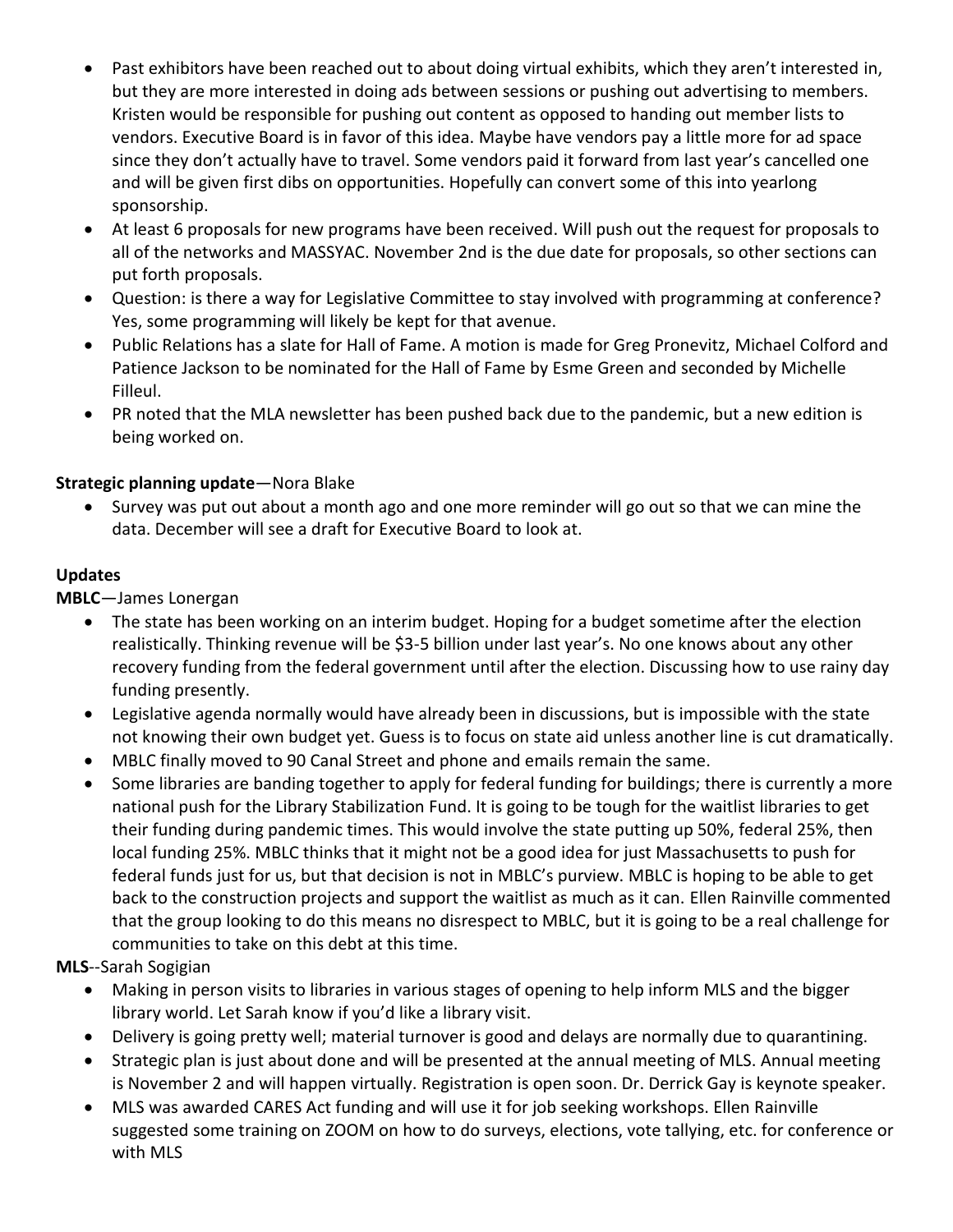**NELA**—Krista McLeod

- Coming to the end of NELA's virtual conference and it has been going well. Some mixed reviews from the vendors.
- Boards are transitioning right now. Also facing the challenge of budgeting during a pandemic year. No idea yet about whether NELLS will happen.

### **MSLA**—Greg Pronevitz

- Same budget and conference issues as everyone else. MSLA is thinking about charging for their conference; playing with \$65 as a starting point.
- Advocacy for libraries is going to be even more important. School libraries are at high risk and they are asking to be notified if anyone knows of a school library at risk in their community.
- Krista McLeod suggests highlighting the importance of the public library supporting the school libraries in their communities. If MSLA can find a way to alert public libraries to at risk school libraries in their communities, that could be a good door to collaboration.

**Jordan Miller**—Pam McCuen

 Last year's winner wants to push their funding to the spring due to the pandemic conditions and wanted to check that was fine for them to do. Since Jordan Miller maintains its own fund, it shouldn't affect the MLA budget otherwise.

### **New Business**

- When should statements/letters be brought to the Executive Board to be worked on rather than the Administration Board? Argument is that sometimes all details are not known of the case before a statement is published.
	- $\circ$  Discussion: urgency is a factor in many cases, but the Executive Board would like to be informed, especially because members get asked about the statements made.
	- o Traditionally, the Administrative Board acts for the Executive Board and there is a difference between public letters and personnel issues that may not be appropriate to be discussed with the entire Executive Board.
	- o The Administrative Board is entrusted with management of the Association. The Administrative Board has been voted in by the entire membership, which is not true of the Executive Board. Publicity and media statements tend to go through the Executive Board, but the Administrative Board is responsible for other statements. Trust is voted into the leadership of the Administrative Board and they should be responsible for drafting statements and sharing them with the Executive Board as need dictates.
- Code of Conduct
	- $\circ$  A recent situation that came to light involved two MLA members in leadership positions in different sections/committees and their harassment of another MLA member who chaired a section. The decision made by the Administrative Board was to remove the offenders from leadership roles but not to remove them as members. MLA currently does not have a Code of Conduct policy or procedure. In the absence of a policy, the Administrative Board did what they could, which was to hear the complaint and then investigate the issue.
	- $\circ$  Executive Board members had some concerns about the handling of this situation. There is a difference between harassment, bullying and wanting to air ideas or create a dialogue, which was discussed. Another concern was around having someone removed without allowing them to defend themselves directly. One of the members who was removed from their position made an appeal for their position to be restored. The Administrative Board met to review the evidence that was provided, but agreed that the decision of the board stands. The lingering